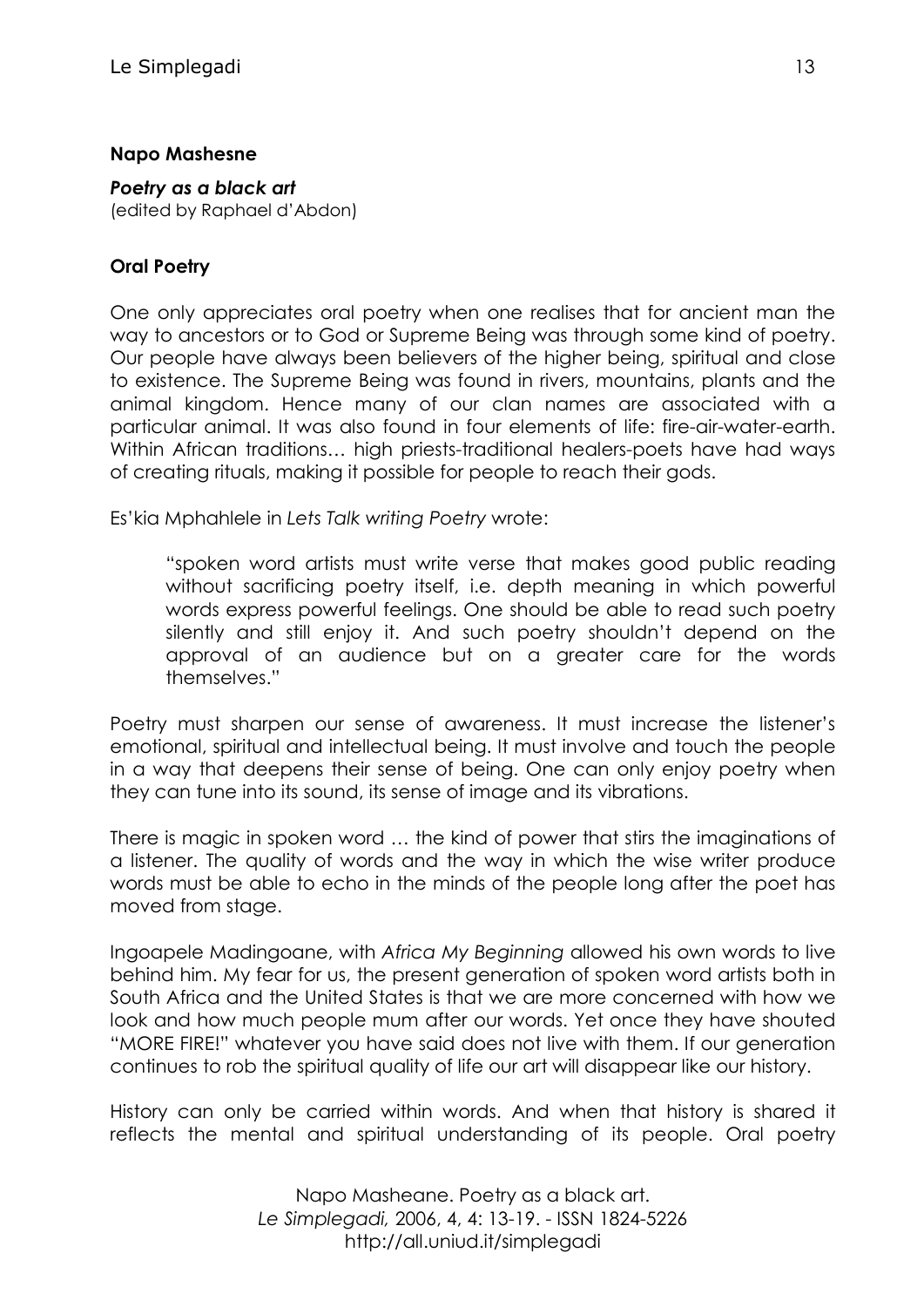breathes the spirit of our ancestors. It is awareness that we are not only black but also African. The concept of "Black Consciousness" helped to establish a platform of pride. The kind of pride that promotes who we are.

## **Language**

Professor Willie Kgositsile once said that if we as young poets are willing to make English speak our mother tongue we must take into consideration that we are empowering English. Which in actual fact is true but…how does one define language? Sound in language is a mere interpretation of one's feelings or thoughts. There is a need to claim all the tongues in which we speak to make speech of many languages that give expression to the unique cultural reality of a people, especially since South Africa has eleven official languages.

For centuries many things have been written in English about who we are as Africans. Today it's with my great understanding of this very same language that I know how many lies are said and have been said about my people. We should not shy away from speaking or knowing English. However we should find better ways of telling our stories through it so that those who think they know can be corrected.

We need to accommodate each other's languages. We should use any language necessary to take people on a journey they will never forget. My suggestion is that we take as many proverbs and idioms from our mother tongue and translate them into English. Let us bend English to fit our own background. Let us put it into up to date modern contemporary language to suit our expectations.

English is the vehicle not the thought…. not the idea or the content. It is no hidden factor that our present generation in South African is more westernised. But even the old Drum magazines journalist of Sophiatown in the 50's expressed themselves through this medium. The influence might have been from American movies, jazz and art. But, like them or our political leaders, we are at the point where we cannot chuck English out. It is important that we reserve our language but also allow it to expand to a large audience. But the past has cut off our voice so we need to grow two, three or four voices, into different tongues our songs should spill out.

Proverbs and the figures of speech are condensed form of language; they contain a number of meanings at one time. Idiom expressions help the audience or us to remember longer what the poet said. Through them we are able to probe the essence of things, events, people, and experiences at large. We see beneath the literal or surface of words.

Poetry abounds, it passes from mouth to mouth. We are African people united by a family of languages and by the spiritual element of our culture. What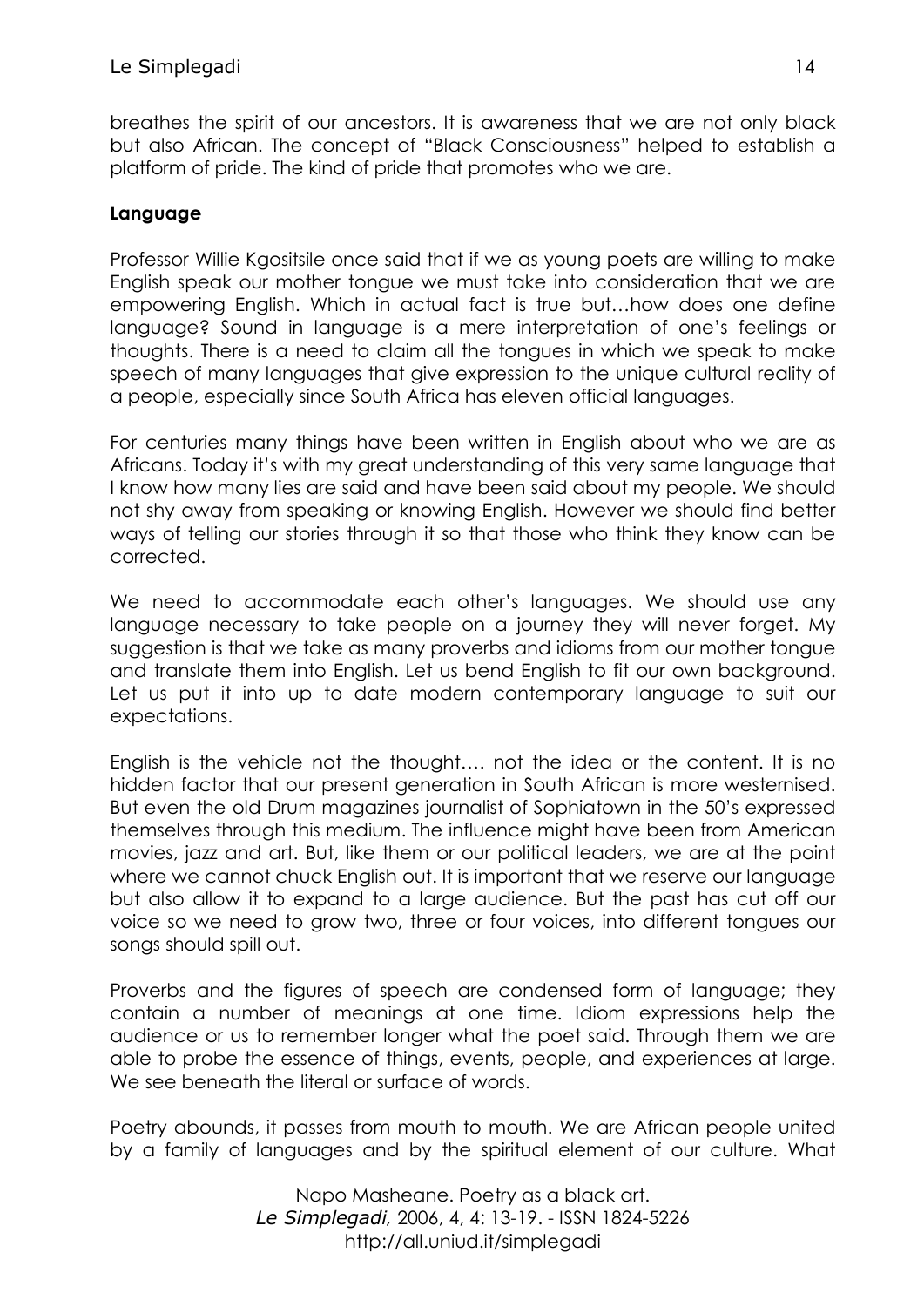recourse is left to us then but to create our own language? A language, which can connect our identities to one capable of communicating values true to us. We writers should be bold to create our own definition of experience not by decisions that stand only because they a response to the white man's definition of us. Our ghetto cry is a voice without any resonance, if we plug our ears against the cries of those in poverty of freedom.

# **Writing**

Writing is an individual craft. A lonely undertaking most of the time. One cannot avoid the pain and labour and tears it takes to produce true art. The passion to read variety of literature and the patience to listen intellectually to people are crucial qualities in a writer. One must use all senses, what you see, smell, feel, touch, who you see, what you hear – what history has it – and by history, I mean your story or should I say 'herstory'. The untold story does not have to be a "long ago" one – it could be a place where you fell and badly hurt your knee.

## **Audience**

Poets must often ask who their reader is. And also we need to agree that the definition of one's audience does not necessarily lie with the writer herself. And maybe the right question should be 'what are you writing about?' instead of who do you write it for. I always emphasise that I write and speak for Black African women. That geographically I am a South Sotho woman who can only reflect the true sense of the Sotho culture even if someone in Germany would relate to my experiences.

I write about me, my mother, sister, friends and those women in my community who have endured the suppression of their own voices. But often I find that most people across culture, colour, gender and race get touched by my poetry the same. Who?…Subject compromises the value sometimes. What I write is a reflection of what I like to read. But mostly of where I am from.

How I write is an influence of thousands of writers who give me a distinctive voice. These are writers who I first wrote like until I could speak through their voice, finding my own voice in the process. For example I would find my selfwriting like Don Mattera, Ngugi wa Thiong'o or Gcina Mhlophe until such a time I can kill them in my writing. This we call killing your parent in the writing field.

But also my voice has essence of my upbringing and how my accessibility to books and reading has placed itself in me. People should write stories that live in them from the depth of their being. Writing should not be about ego, even though most of us write to be noticed. I say write from an honest place…be sincere at all costs. Give people your honest opinion, thought; feeling and voice. We should stop painting ourselves as people who are carriers of suicide notes for our culture.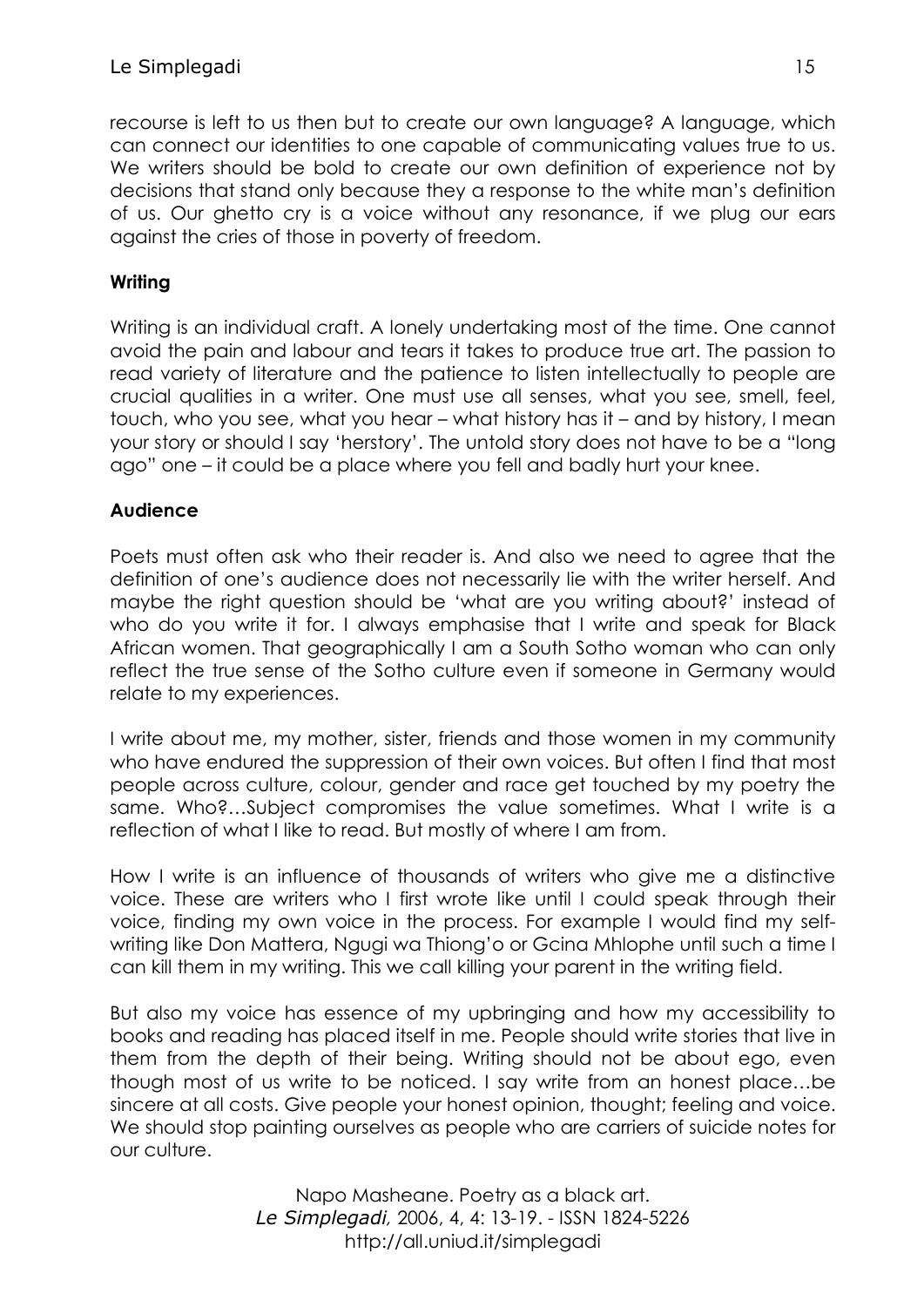## **Performance poetry**

Poetry is an oral art…if you do not read it aloud even to yourself as a reader it is a waste. Poetry is sound of words. And if you know it by heart it takes a different tune and form without it being hip-hop. Young writers must take this discipline as a field of excellence not a game.

They must value poetry and keep it as a wealth of knowledge where we can see ourselves even when others refuse it. We must take note that in poetry sometimes the simple, ever so simple words are more powerful than when we try to embroider them in longer words or bombastic terms. Let's just play around with words.... in some languages, metaphors are always far stronger than a simile.

Poets must broaden our minds by reading other peoples' work. We must attend as many poetry sessions as possible just to see the variety of how words are delivered and received. It should not be about fame or shine but rather about whose words will live long over time. We must make sure that our words wrapped in poetry can stand on paper. Most of our people are lazy to read. They prefer to jump on "open mic" sessions as if the world is made for their bad sounds without facts. Spoken Word is a remarkable reworking of the original poem. Read your work aloud and feel how it sounds. Read it to friends and be willing to be criticised. And if you can see that it does flow and the lines have an energy that is generated because of its tight structure you are playing on a tight spot and that is good.

Figures of speech must work for us. We, as writers and artists, must free ourselves from the chains that hinder our cultural fulfilment. Let us be the voice of our people. And lives not as puppets of idiotic worlds. We should know by now that just because one can slang, wear Erykah Badu headpiece, walk sideways and be among the crowds does not mean you are a poet. Poets like ordinary people seek avenues where they can define the self, while globalisation threatens to sweep cultural borders.

#### **Poetry as a woman's tone**

Poetry as a woman's voice/tone/vibration/identity is like X becoming the known. And a woman's voice in everything that lives has its own song. Traditionally women are soldiers of homesteads, builders of nations and makers of kings. Universal forces have entrusted us to nurture our offsprings through generations. And we have done so through our storytelling, song, dance and play. We have secretly wrapped the beauty of our language, tradition, culture and rituals in our hearts. The reason we exist and evolve with time is to fill the void of every generation as reference.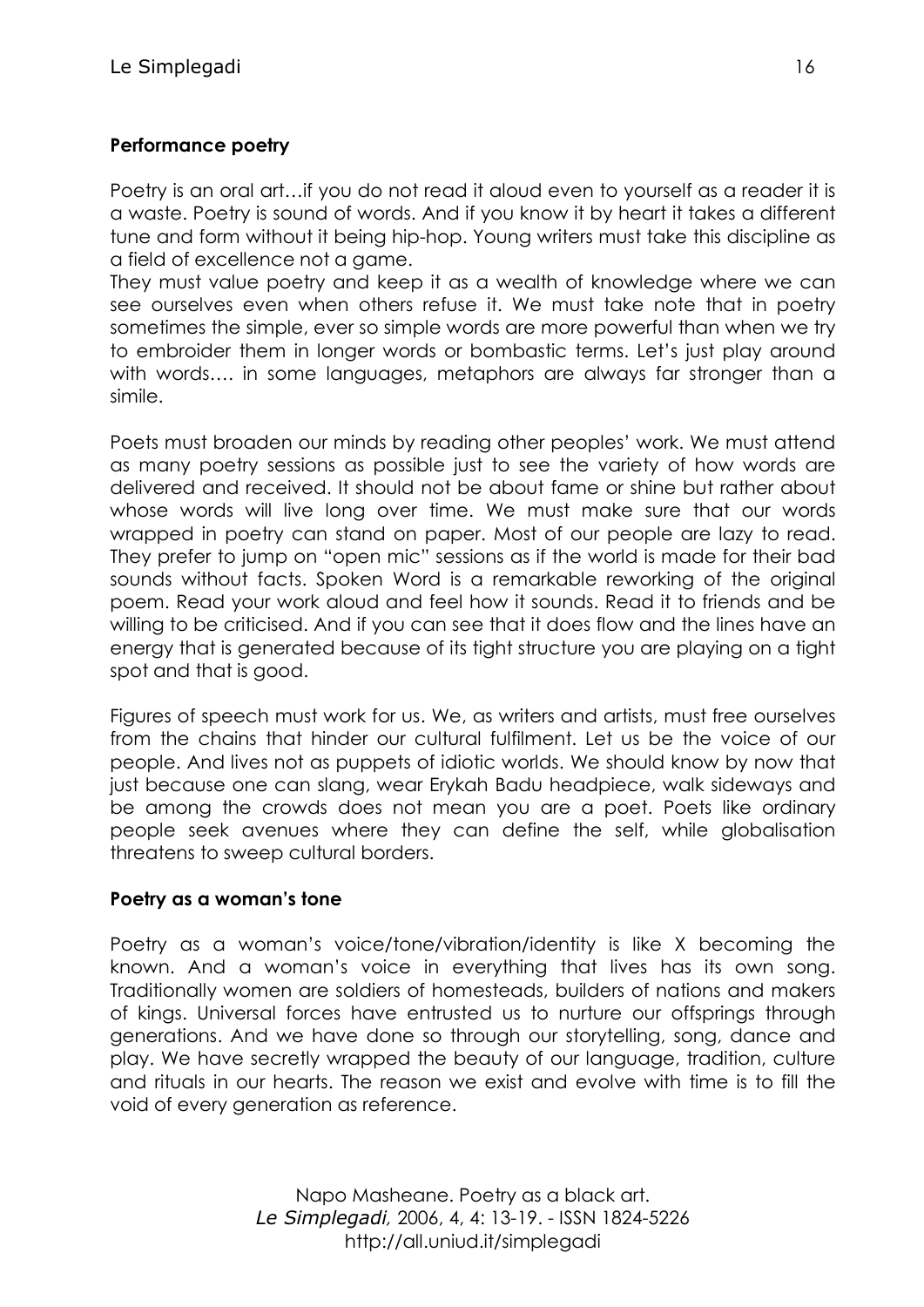However today's philosophies and values that women live by are not given space. White supremacy, capitalism and patriarchal state use us as poster faces for community projects, new products, magazine covers, and fashion. Some of our African brothers have labelled and detached themselves from us. It is sad to see writing about feminism as placing a shadow over female poets. Women in the past were held as mirrors in which our people could look at themselves. Though some traditions and cultural groups have worked to silence us – on moving from silence into speech is revolutionary gesture.

Bell Brooks in *Taking Back. Thinking Feminist, Thinking Black* says:

"the idea of finding one's voice or having a voice assumes a primacy in talk, discourse, writing and action. As metaphor for self-transformation, it has been especially relevant for groups of women who have previously never had public voice, women who are speaking and writing for the first time, including many women of colour."

Feminist focus on finding a voice for women within oppressed groups who have contained so many feelings - despair, anger, shame, range, anguish - who do not speak for fear that our words will not be heard as what they are. Coming of voice is an act of resistance. From the same book Bell Brooks continues to say:

"Speaking becomes both a way to engage in active self-transformation and a rite of passage where one moves from being object to subject. Only as subjects can we speak. As objects, we remain voiceless- our being defined and interpreted by others."

Traditionally black women knew what to do when the lands were upset with us. We had learned how to remain strong in the face of adversity. But most we knew the wisdom that binds black people together. Each time a woman begins to speak, a liberation process begins, one that is unavoidable and has powerful political implications.

African people generally understand the answers for most life's basic questions. Our lives, values, and standards are deeply rooted in our communities. Through out the Diaspora we were encouraged to celebrate life without shame. We were taught that we lived side by side with others who were different from us and honoured the variation of traditions. So when we decide to come out of our cocoons it is in search for definitions to our identities within our families, communities and for answers with meaning to our own personal struggles.

To speak as an act of resistance is quite different than ordinary talk. In South Africa as a woman the idea of finding a voice risks being romanticized in the rhetoric of those who advocate a shallow feminist politic which privileges acts of speaking over the content of speech. I cease to see the day when black women ("feminist" or "womanist" or "revolutionalist") can be appreciated and looked at as people with opinions, dreams, plans and ideas. Not scars hanging on the worlds back as fat, too straightforward, too optimistic, too opinionated,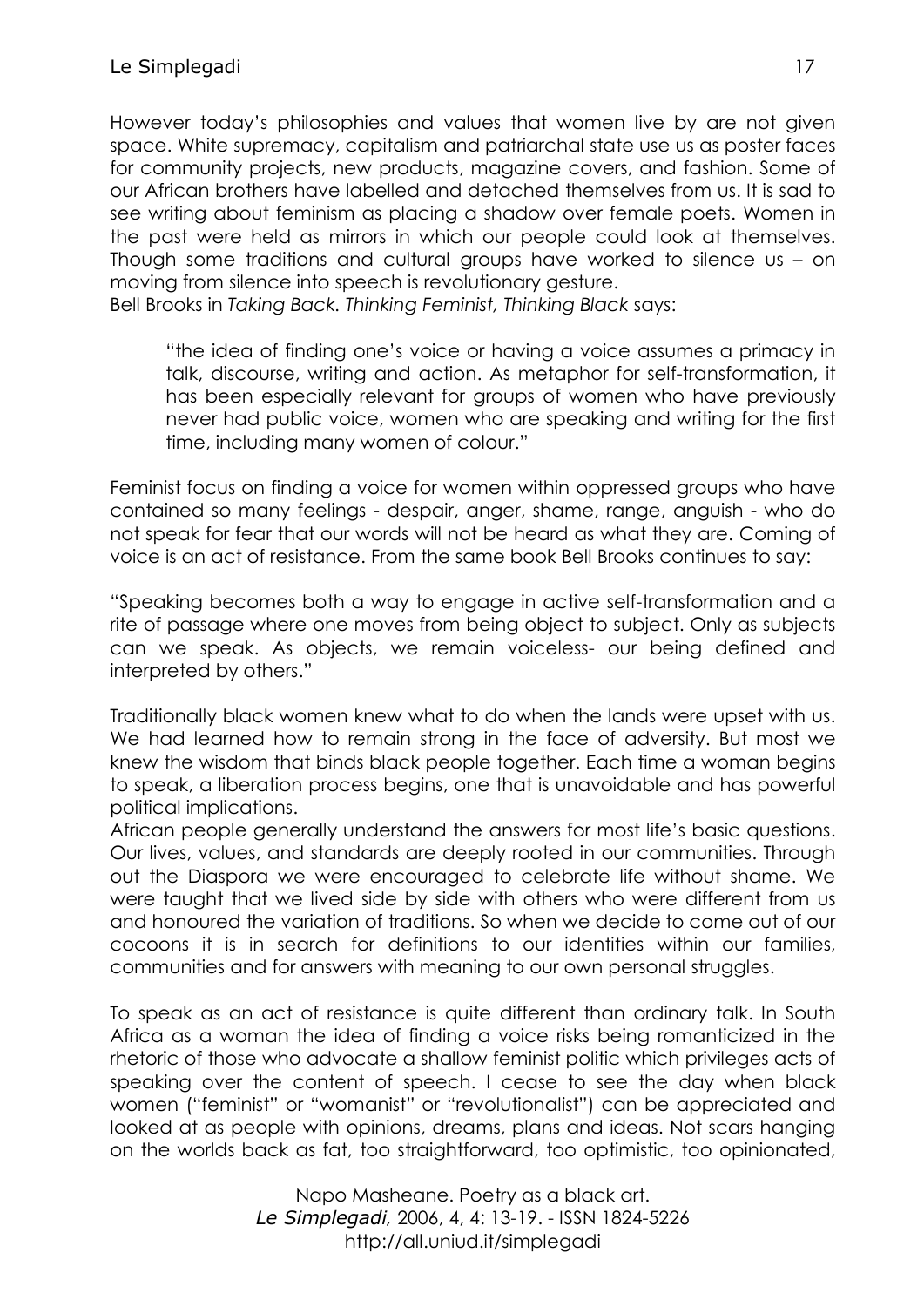to beautiful, too crazy or arrogant. Different words in Sesotho will agree with me that a fire lights its self in us at birth and too whom new rays of light may break is she whose childhood fire never dies. African women are intelligent, strong, sensitive, giving, loving and talented. Silence with us should never be glitter gold.

It is also true that my poetry or play or art can be about a black girl with issues on white people or about the overly used revolution or HIV/AIDS. But that does not have to rob me of an opportunity to tell my story as a poet, not an outsider. The universe gave us a chance to look at others as our selves and as part of something that can contribute to change. We are like a vases designed to hold knowledge. The world must give women a space without trying to fit them into a box. Boxes were never designed to fit us…. they can not contain any of us. They can only provide corners and shadows for hiding.

Men or women, we are all more than complex. We all have issues and baggage's which we need to throw away now and again. I have always looked to discover same things as every person: an identity that can make me part of a whole. It does not matter if I am a Sotho, Xhosa, Zulu woman: the point is that I could be the only point of reference my children can have. They need to hear a broader truth of themselves in me…before the world tells them they are too black. This is clear-cut simple, I am a cultural weapon and weapons do not stay in their boxes.

When we formed *Feela Sistah! Spoken Word Collective*, March 2003, it was for every thing that women are but never found spaces to articulate. It was to remind our communities that a young, beautiful, black woman can be sexual, sensual, political, sexy and bold enough to expose her inner secrets without fear of oppression. *The Spoken Word Collective* was formed to give voice to positive black women and making poetry "Not An Intellectual Experience". This we did by addressing critical social issues, God, and the joy of Africa. We were a group made out of phenomenal women having a massive audience of men, Rastas and professionals, black and white, college professors and middle-aged people. We sold out shows at Kippies, Old BassLine, Grahamstown National Arts Festival, and The Women's Arts Festival and performed for organisations like the Steve Biko Foundation. Our public appeal was indeed diverse.

People may not want to acknowledge the movement that *Feela Sistah!* created for women and men poets and they are entitled to their opinions. But the truth of the matter is that we made "herstory". We used our skills, talents and writings to form a collective that is irreplaceable to this day. For what its worth, our scars were an amour which fought the price tags on our culture, heritage, art, philosophy, views on women artists and their dignity. How then can we be looked at as only observers? The world never wants to affirm us as female poets but who we are is proud of us today. Poetry and spoken word are really ruling the world street culture. Young black women are recognized through the world as having something unique and important to contribute, and we have got to